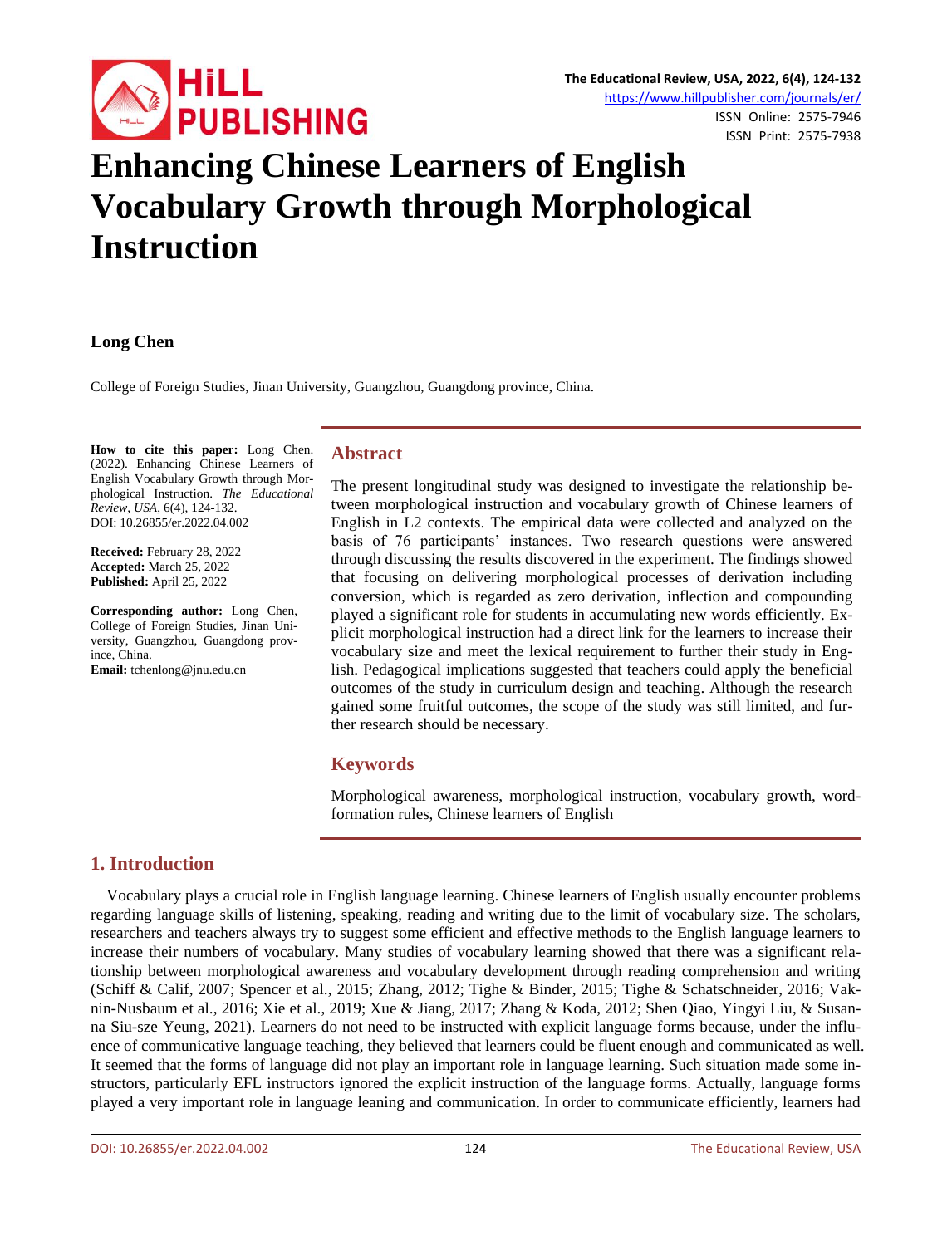to pay attention to the correct linguistic forms of the language indicated by Ellis (2001). Thus, form-focused instruction, such as grammar, vocabulary, error correction, phonology and morphology, should be adopted in EFL classroom. However, explicit language form instruction was marginalized by the advocators of language fluency. In order to balance the discrepancy caused by such marginalization, it is necessary to refer to accurate form instruction.

Regarding language form instruction, the core part is morphology. A lot of researches demonstrated that morphology had effective implications in either first or second language learning contexts. As it is known, morphology is the study of the structure of words linguistically. When it is applied in the language learning classroom, it helps language learners understand the word-formation rules referring prefixes, suffixes and roots. Learners can employ other processes such as compounding, shortening or clipping to increase their vocabulary size effectively. It seems that there is a significant relationship between the lexical growth and morphological awareness. On the basis of the situation, it should be necessary to develop the English language learners morphological awareness so as to increase their number of vocabulary and help English language instructors realize that morphological instruction can ease the English language learners to manipulate new words in their learning. When language learners become familiar with the derivational and inflectional processes of new English words, they can perform better in language learning (Zhang, 2012; Bae & Joshi, 2018; Bernstein et al., 2020; Stoffelsma et al., 2020; Carlise, 2000). Thus, the present study was designed to find out the significant impact of morphological instruction on enhancing the language learners of English vocabulary size and provide language teachers with some implications of applying morphological instruction in the EFL classroom. Two research questions were raised to testify the validity of the data collected in the research. Some pedagogical implications for English language teaching are provided for the convenience of benefiting students learning English.

### **2. The study of morphological awareness and instruction**

As far as morphological awareness is concerned, a lot of researchers and scholars put more energy into investigating the effectiveness of morphological awareness in reading and recognizing novel words among different proficient levels of English language learners in L2 contexts, especially among low-word proficiency learners and young children. Bae and Joshi (2018) explored the role of morphological awareness in reading comprehension among Korean grade five and grade six primary students. They found that more and more scholars had interest in the cross-linguistic role of morphological awareness in literacy development (Bae & Joshi, 2018, p. 1822). But few studies revealed the contextual differences of language learning regarding the effect of morphological awareness on reading comprehension for young learners of English. Through their observation of the reading performance by grade five and grade six students, they proposed that morphological awareness contributed to the students reading performance more effectively.

Zhang and Koda (2013) employed Chinese learners of English to investigate the relationship between morphological awareness and reading comprehension. Even though Chinese and English belong to different language family in terms of language typology, the findings showed that it is necessary to instruct word-formation rules so as to improve students' reading comprehension performance.

Kieffer and Lesaux (2012) studied sixth graders of Spanish, Filipino, and Vietnamese speakers reading activities. They proposed that although young learners of English had different language backgrounds and linguistics features, morphological awareness made a significant direct contribution to reading comprehension via reading vocabulary (Kieffer & Lesaux, 2012, p. 1170). Zhang (2016) did a research with Chinese young learners of English for the purpose of investigating the relationship between morphological awareness and reading comprehension. The findings indicated that morphological awareness improved the young learners' reading comprehension. The effect of referring to morphological awareness for cultivating the learners' competence of reading was obvious and thus teaching students word-formation rules should be necessary.

In addition to the studies of the role of morphological awareness on reading comprehension, some scholars tried to explore whether it is effective in acquiring vocabulary knowledge for English learners with different linguistic contexts. Akbulut (2017) studied the students enlarging vocabulary at the university preparatory class through realizing morphological processes and proposed that the realization of morphological processes could be an effective method for English language learners to learn vocabulary knowledge. The study showed that there was the relationship between morphological awareness and vocabulary knowledge of students. The morphological awareness could be employed as a method for students in L2 context to learn English novel words. Stoeckel et al. (2019) employed 200 Japanese university students to assess the lexical knowledge needed for reading referring to vocabulary size test by Nation (2012). They argued that "the vocabulary size test as a measure of the lexical knowledge needed for reading should be used and interpreted with appropriate caution" (Stoeckel et al., 2019, p. 13). Masrai and Milton (2021) investigated the university students'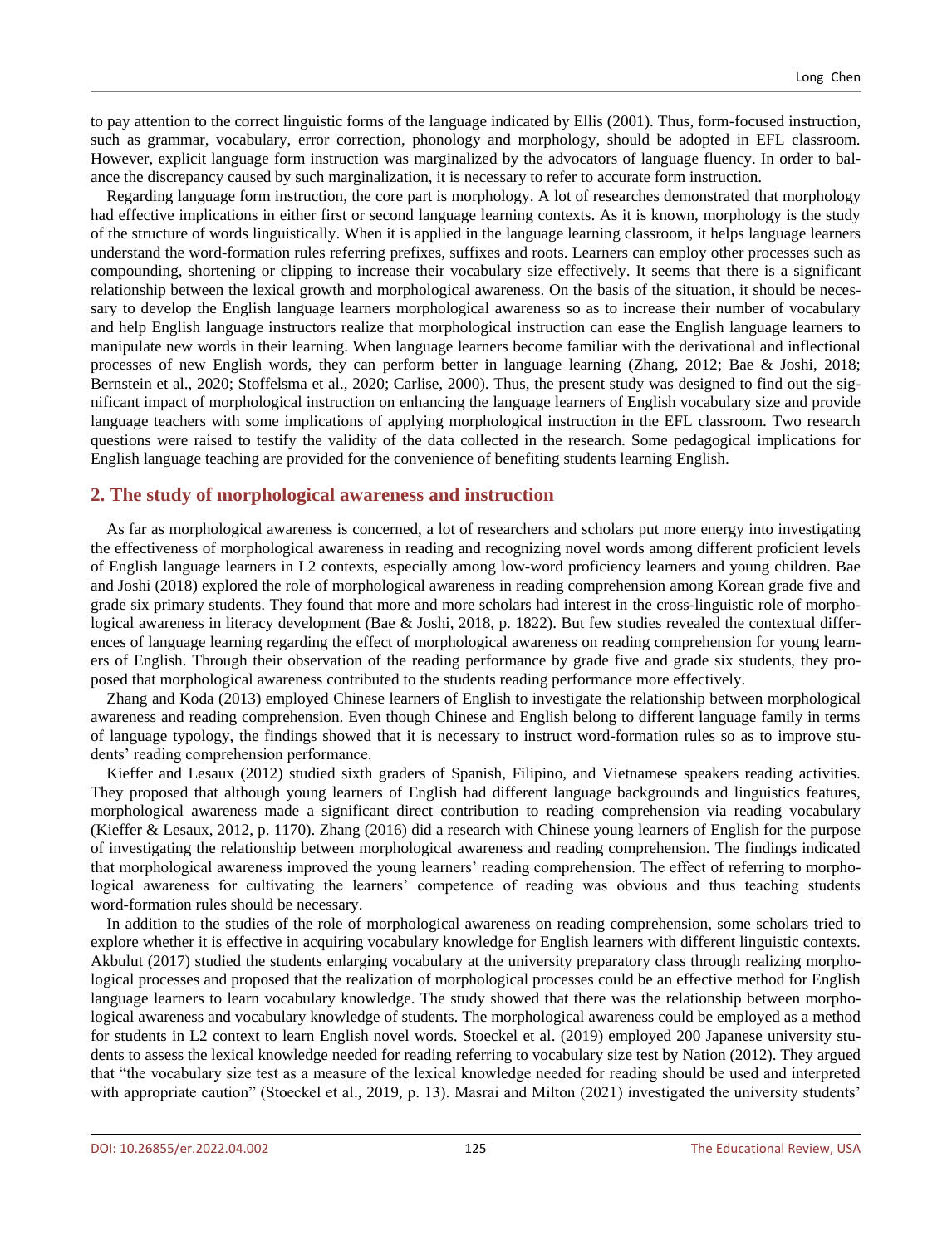linguistic performance in academic context. The findings showed that in order for the students to communicate successfully in academic field, a large general vocabulary size was needed. Lam and Chen (2018) studied 156 students of Grade 1 and Grade 2 with English background learning French longitudinally over one year. The findings demonstrated that "morphological awareness from their primary language facilitated their vocabulary learning in their second language (Lam & Chen, 2018, p. 1893).

Since most studies of English learners' vocabulary acquisition focused on the association of morphological awareness with lexical development and knowledge on the basis of the learners' reading performance, some researchers deviated the direction of the study from psychological realization into classroom instruction. Investigations of the impact of morphological instruction on language learning especially vocabulary learning and acquisition tended to gain more attention in the pedagogical field. Carlisle (2010) reviewed 16 studies of the role of morphological awareness in reading and vocabulary development and indicated that it was useful to teach morphological rules to school children so as to cultivate the young learners' reading ability. Goodwin (2016) argued that there was a strong link between morphological instruction and students' linguistic performance. Appropriate morphological instruction could support the students' word learning and thus "educators and researchers would likely benefit from prioritizing words that carry significant meaning and also link to other morphologically related words" (Goodwin, 2016, p. 93). Oz (2014) realized that language teachers could employ strategies to teach vocabulary referring to morphological awareness. Teaching students word-formation rules could facilitate the traditional type of vocabulary learning which mainly included memorization and dictionary use. McCutchen et al. (2021) instructed fourth and fifth grade American students with morphological rules for 12 weeks. They found that students who were taught with word-formation rules perform better in reading comprehension. The students even developed the ability to analyze the structure of the words and understood the meaning of words more accurately. The findings indicated that it was useful for the teachers to infuse clear instructions in word learning so that students at different levels of language proficiency could improve their writing and reading effectively. Badawi (2019) discussed the effect of morphological instruction on reading comprehension for Egyptian students learning English. Through analyzing data collected from 98 secondary school students, the results showed that delivering instruction of morphology had more significant effect on students' reading comprehension. So it was necessary for EFL teachers in L2 contexts to employ morphological instruction in the classrooms. In a dissertation by Diaz (2010), the findings showed that utilizing clear morphological instruction could help learners of English in L2 contexts learn novel words more quickly and effectively. By delivering morphological instruction in the classroom, learners made a rapid progress in developing reading competence and grasping new words more efficiently. The study by Crosson et al. (2018) demonstrated that teaching students morphological rules could enhance the students' performance in learning. The positive effectiveness of judging meanings of unfamiliar words was observed in the study. The findings provided some pedagogical implications for both teachers and learner when encountering lexical problems.

There were definitely many other studies and researches in terms of morphological awareness and instruction. The findings and results of the studies concerning employing the knowledge of morphology were applied effectively and efficiently by language learners and teachers. The consequences of applying the outcomes of those studies provided appropriate directions and implications for language learning. However, those studies and researches were more concerned about the effectiveness and efficiency of the morphological awareness and instruction on reading comprehension, vocabulary knowledge acquisition. Very few of them concerned about increasing language learners' vocabulary in a longitudinal period.

#### **3. Method**

In order to figure out whether the association between morphological instruction and vocabulary growth existed in the process of vocabulary learning, an experiment was designed to collect empirical data to testify the assumptions proposed in two research questions. The research questions were:

Research question 1: What morphological processes regarding derivation, inflection and compounding play significant roles in vocabulary growth?

Research question 2: Does morphological instruction have positive impact on vocabulary growth for the first year university students?

The participants of the study were employed from the first year university students at a Chinese university. The research lasted 18 weeks, and 76 students participated in the experiment. Among them, 32 were male students and 44 female students with an average age of 19. All participants started to learn English from grade 1 at the primary school. By the time when they entered the university, they have been learning English for 12 years and they all passed the Na-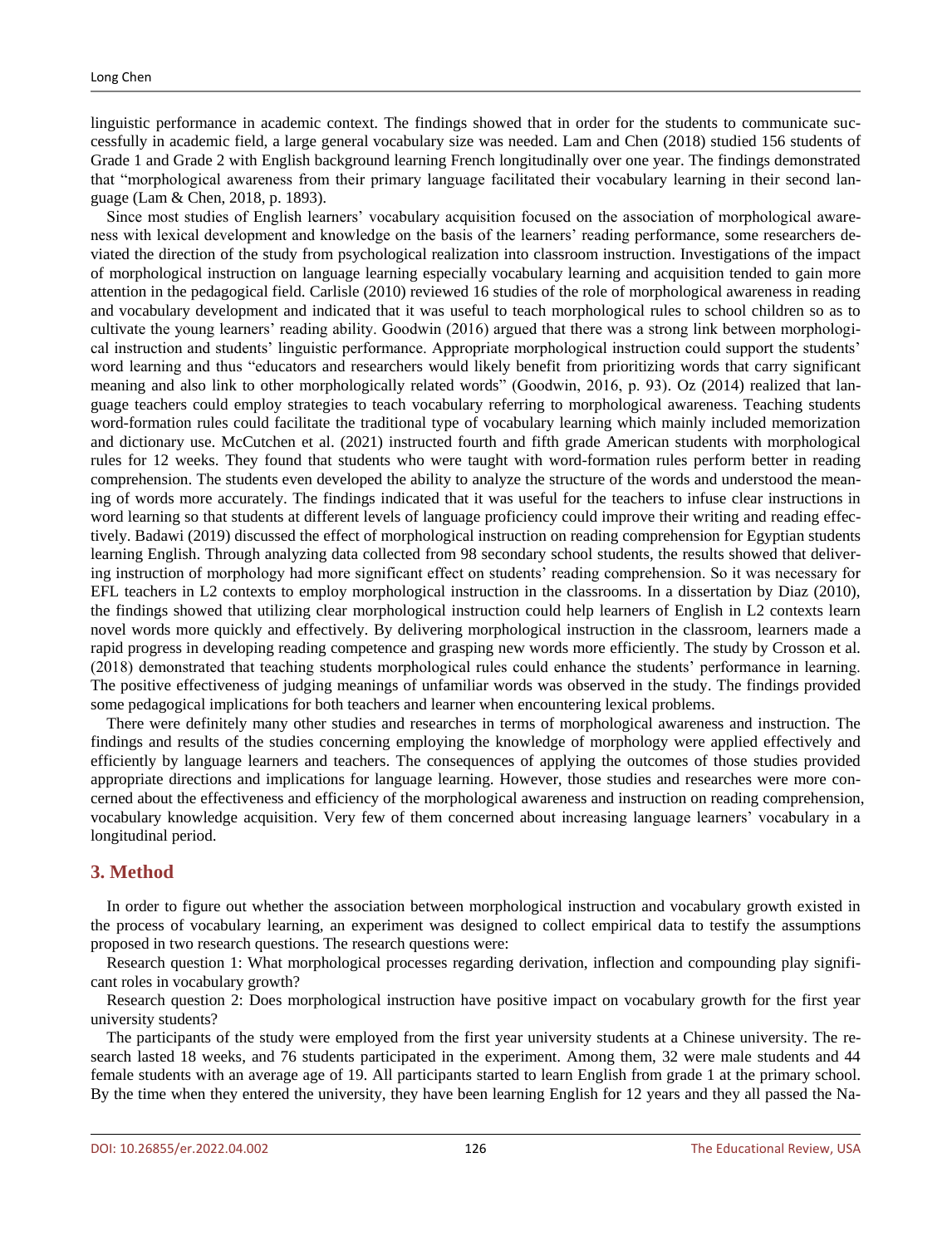tional Matriculation Test. Their English proficiency could be considered as elementary level for English major students. Before they were admitted into university and took English as their major, they were exposed to English instruction with four 40-min English classes each week. According the requirement of the national curriculum, the participants developed some fundamental skills of reading, speaking, listening and writing. They acquired appropriate knowledge of pronunciation, vocabulary and grammar as designated by the national English curriculum. It was estimated that the participants' vocabulary size ranged from 3500 to 5000. The overall vocabulary number that the high school students occupied constituted a fundamental foundation for English learners to develop very limited communicative ability. But it seemed that such a number of vocabulary the participants had could not meet the requirement for English major students. Then it seemed that it was urgent enough for the first year students of English major to enlarge their vocabulary size as quickly as possible.

The experiment was carried out in the participants regular English classes. The students and the instructor met two times each week. When the experiment commenced, a pretest was organized for obtaining the general numbers of the vocabulary that the students had at the beginning of their first year at the university. At this stage Nation's vocabulary size test (2012) was adopted. In the experiment, the participants took around 30 minutes for the 100 item tests for the purpose of measuring the students' vocabulary knowledge without considering fluency, and so enough time was given to the participants to complete the test. The participants were even encouraged to ponder over the item provided (Nation, 2012). Therefore, the 14,000 test was employed when the experiment started. During the second stage of the study, a vocabulary test with 100 questions was applied to reinforce the morphological rules instructed. The vocabulary test was adopted and revised on the basis of vocabulary practice oriented to TEM 4 (an examination organized by the educational department nationwide for assessing English major students' English proficiency). By the end of the semester, altogether participants finished 8 vocabulary tests. At the third stage of the experiment, a post-test of vocabulary size was launched referring to Nation (2012) again. The results of the post-test were compared with the pretest for the purpose of figuring out whether the participants had made a progress of vocabulary learning so as to correspond to the research questions respectively. When the data were collected, all data were examined again to find out if they were all effective for the study because only effective ones could be processed and analyzed.

### **4. Results and discussion**

Since the design of the longitudinal study is to find out if there is the relationship between delivering morphological rules and the growth of vocabulary throughout one semester, the focus of word-formation rules was laid on derivation, inflection and compounding instruction without referring to other morphological rules. Derivation, including zero derivation, inflection and compounding are very common ways to form new words and they can be considered as efficient ways to enlarge the vocabulary that the students need in their academic study.

The results showed that there was a significant difference between pretest and post-test in terms of vocabulary growth. In order to test the reliability of the difference in the pretest and posttest, Cronbach's Alpha was applied. It was 0.887 as shown in Table 1.

| <b>Reliability Statistics</b> |            |  |  |  |
|-------------------------------|------------|--|--|--|
| Cronbach's Alpha              | N of Items |  |  |  |
| 0.887                         | -          |  |  |  |

Through comparing the results in the pretest and posttest, it was clear that the discrepancy was caused by the realization of morphological awareness through instruction on morphemes when the instructor met the participants. The vocabulary tests following every two weeks reinforced the students' morphemic identification. On the basis of identifying morphological structure of the words, the students' vocabulary size increased rapidly by the end of the semester. In the pretest, the students' vocabulary size was about 4300 on average by applying Nation's (2012) vocabulary size test while their vocabulary size increased to 6500 on average in the posttest. Even though table 1 indicated the difference between the pretest and posttest reliable enough, it seemed that students' vocabulary size grew as they advanced in their learning only by referring to the reliable alpha could not provide convincing evidence to demonstrate the effect of morphological instruction on vocabulary learning, the descriptive statistics was employed. Table 2 demonstrated the result.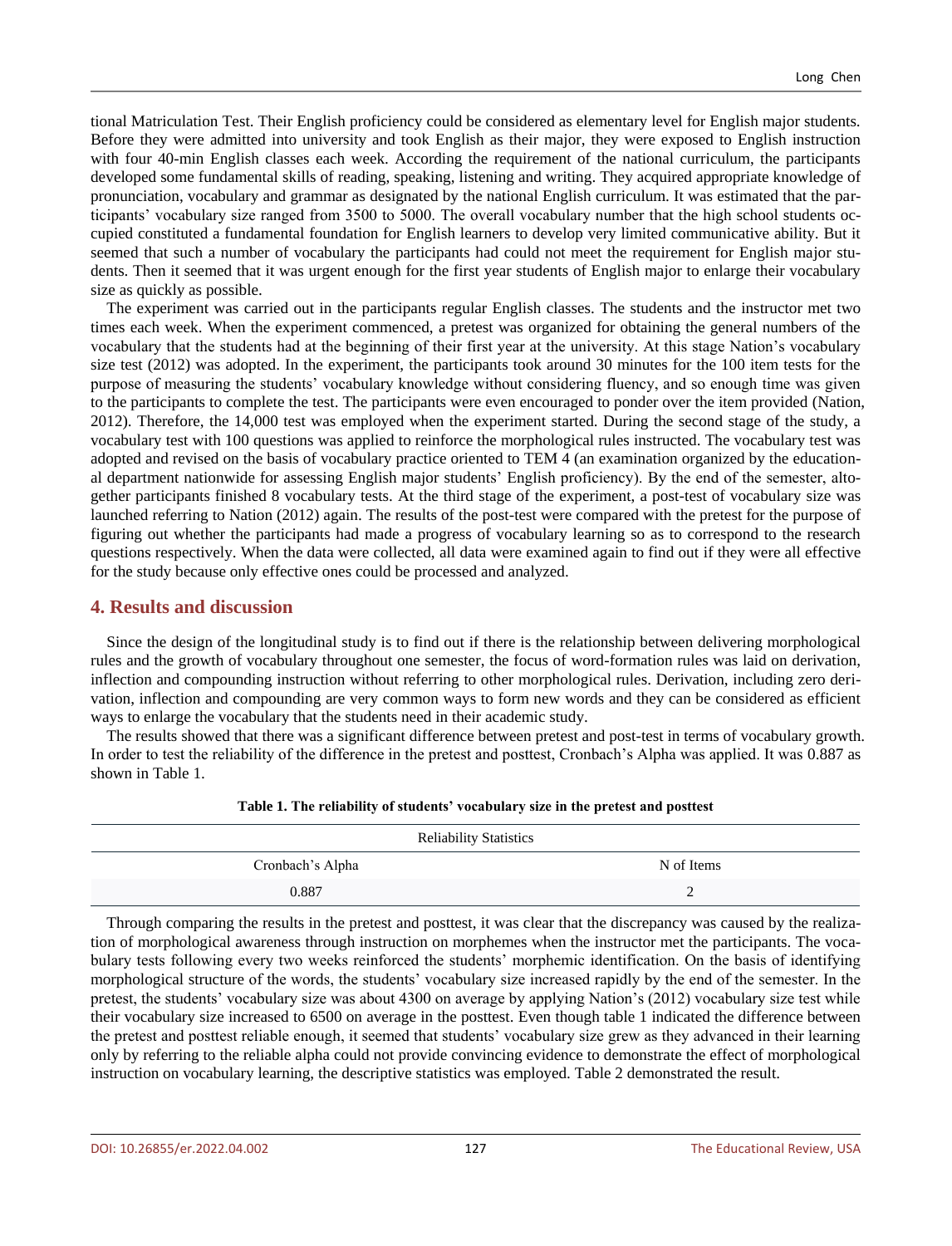| Table 2. Descriptive Statistics of the pretest and post test |    |         |         |       |                |
|--------------------------------------------------------------|----|---------|---------|-------|----------------|
| <b>Descriptive Statistics</b>                                |    |         |         |       |                |
|                                                              | N  | Minimum | Maximum | Mean  | Std. Deviation |
| Pretest                                                      | 76 | 32      | 59      | 43.97 | 5.776          |
| Posttest                                                     | 76 | 51      | 81      | 65.03 | 6.381          |
| Valid N (listwise)                                           | 76 |         |         |       |                |

In Table 2, all 76 participants' scores on the vocabulary size test in the pretest and posttest was processed. According to Nation (2012), the vocabulary size of the participants was gained by multiplying 100 in relation to the test score. The table here indicated that the minimum size of vocabulary that the learners possessed was 3,200 and the maximum size was 5,900 in the pretest. But in the posttest, the number increased to 5,100 and 8,100 respectively. The standard deviation was 5.776 in the pretest, and 6.381 in the posttest. Therefore, it was convincing enough to rely on the test to discuss the role and effectiveness of morphological instruction in terms of derivation including zero derivation, inflection and compounding respectively. The two research questions could be answered referring to the findings correspondingly.

Regarding research question 1, morphological processes such as derivation, inflection and compounding should play effective roles in vocabulary growth. Since the study was a longitudinal one, the samples were collected in ten lectures (N=10) and 2,890 instances were obtained. Among these instances, 1,880 were derivational (including zero derivation), 132 inflectional, and 878 compounding. The descriptive statistics in Table 3 showed the morphological processes on vocabulary learning. The standard deviation was 39.189 for derivation, 3.375 for inflection, and 23.771 for compounding. The standard deviation in the descriptive statistics was significant. It showed that the learners developed the morphological awareness and applied certain rules on word formation in their vocabulary learning.

|                    | N  | Minimum | Maximum | Mean   | Std. Deviation |
|--------------------|----|---------|---------|--------|----------------|
| Derivation         | 10 | 120     | 257     | 188.00 | 39.189         |
| Inflection         | 10 |         | 18      | 13.50  | 3.375          |
| Compounding        | 10 | 55      | 137     | 87.80  | 23.771         |
| Valid N (listwise) | 10 |         |         |        |                |

**Table 3. Descriptive statistics of morphological roles on vocabulary learning**

When the learners realized applying word-formation rules in vocabulary learning, derivation could be considered as one of the very efficient ways to form new words. Conversion was not treated separately but as one of the categories in derivation, i.e. zero derivation (Plag, 2003). In ten lectures of morphological instructions (N=10 in Table 3) on derivation including conversion (derivation without affixes), inflection, and compounding, derivational affixes did not cover all the cases. Some derivational affixes cause the change of word class while some others do not. Then they were treated separately by referring to Oz (2014). Only the common and regular ones were instructed. Appendix 1 listed the affixes instructed in ten lectures. For conversion, verbs converted in nouns and adjectives converted into nouns and verbs were collected. Compounding mainly covered nominal compounds, adjectival compounds, verbal compounds and neoclassical compounds (Plag, 2003). All eight inflectional morphemes in English were all referred to in the process of data collection. Appendix 2 listed all inflectional morphemes. The instances observed in the data showed that the participants developed the sense of applying the derivational rules (N=1880) more frequently than inflectional (N=132) and compounding (N=878). Compounding was employed more frequently than inflectional. The results indicated that the participants relied more on derivational and compounding realization to enlarge their vocabulary size. The participants could realize that it was an effective method to increase their number of vocabulary referring to derivational, conversional and compounding processes. In order to confirm the role of morphological instruction on the students' vocabulary increasing, a t-test was applied. Table 4 demonstrated the one-sample statistics and Table 5 was a one-sample test.

| Table 4. t-Test One-sample statistics of derivation, inflection and compounding |  |
|---------------------------------------------------------------------------------|--|
|---------------------------------------------------------------------------------|--|

|             | N  | Mean   | Std. Deviation | Std. Error Mean |
|-------------|----|--------|----------------|-----------------|
| Derivation  | 10 | 188.00 | 39.189         | 12.393          |
| Inflection  | 10 | 13.50  | 3.375          | 1.067           |
| Compounding | 10 | 87.80  | 23.771         | 7.517           |
|             |    |        |                |                 |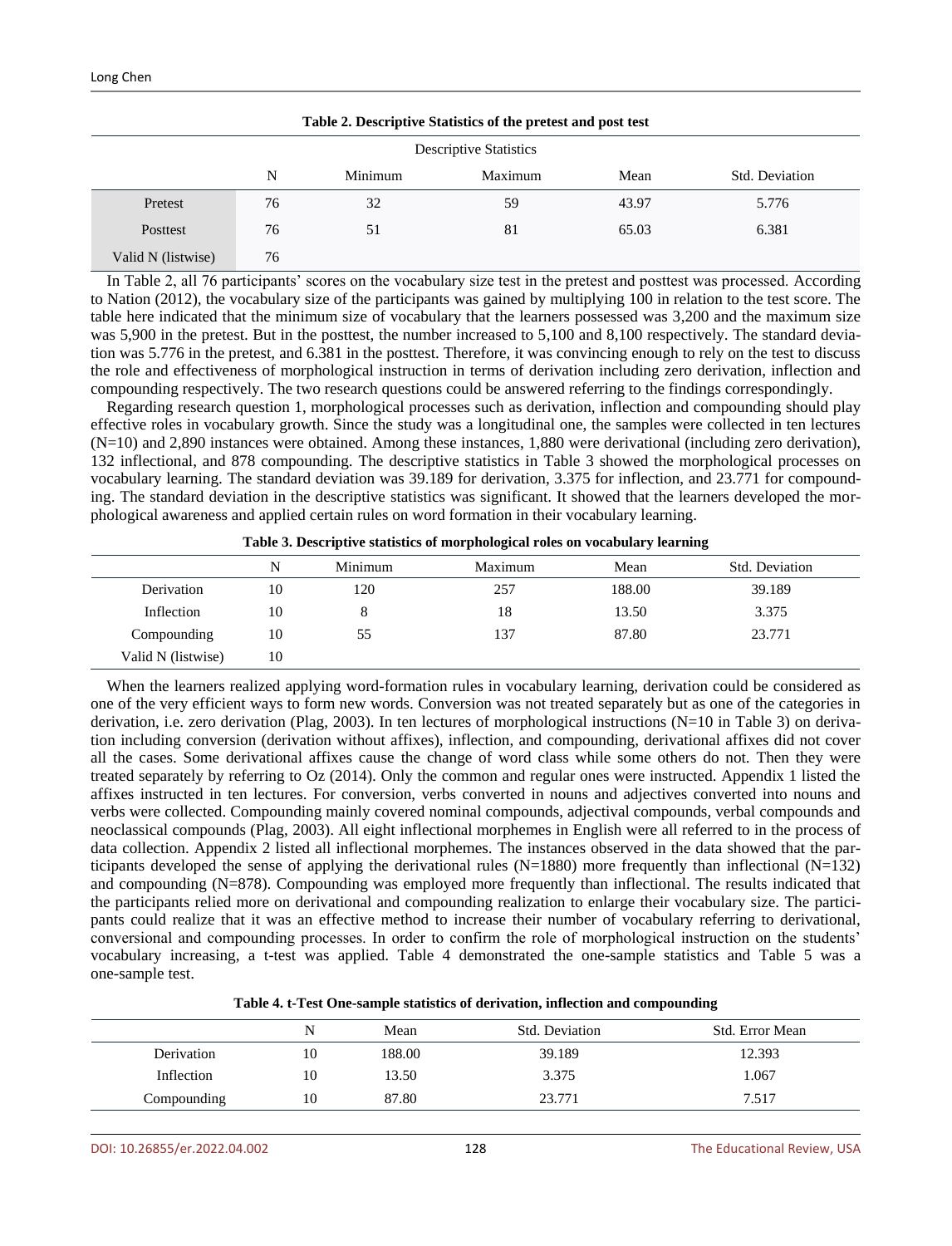|             |        |             |             |              | Test Value $= 0$ |                                           |        |
|-------------|--------|-------------|-------------|--------------|------------------|-------------------------------------------|--------|
|             |        | df          |             | Significance | Mean Difference  | 95% Confidence Interval of the Difference |        |
|             |        | One-Sided P | Two-Sided P | Lower        |                  | Upper                                     |        |
| Derivation  | 15.170 | 9           | < 0.01      | < 0.001      | 188.000          | 159.97                                    | 216.03 |
| Inflection  | 12.650 | 9           | < 0.01      | < 0.01       | 13.500           | 11.09                                     | 15.91  |
| Compounding | 11.680 | -9          | < 0.001     | < 0.001      | 87.800           | 70.80                                     | 104.80 |

| Table 5. t-Test One-sample test of derivation, inflection and compounding |  |  |
|---------------------------------------------------------------------------|--|--|
|                                                                           |  |  |

In Table 4, standard deviation and standard error mean were significant associated with the morphological processes of derivation, inflection and compounding. The results indicated that instructions on derivation including conversion and compounding was more effective than inflection as the standard deviation and standard error mean and the interval difference in Table 4 and Table 5 were lower than the other two processes. Even though the occurrences of inflection were not so frequent as derivation and compounding, it was still effective to employ word-formation rule instruction to help learners of English increase their vocabulary size.

Since the findings of the experiment were meaningful for vocabulary learning, the results observed could shed light on the discussion of research question 2. In the study, the learners employed derivational processes more frequently than inflectional and compounding processes as the words learned through derivational process occurred more than the other two processes. The learners could refer to word-formation rules to enlarge their vocabulary size and improve their reading comprehension as well (Zhang & Koda, 2013). On the basis of Bae and Joshi (2017), derivation and compounding facilitated young Korean ESL learners reading comprehension because the learners accumulated more words by deriving and compounding. Thus, through analyzing the data, it could be drawn that morphological instruction had positive impact on the students' vocabulary growth. The data in the study demonstrated that there was a close relation between vocabulary growth and classroom instruction on word-formation rules. When the students were instructed with morphological rules, they realized that they did not need to learn vocabulary through traditional types of learning such as memorization, checking dictionary, spelling. But they could gain larger word use in their learning even though they had limited English proficiency at the first year of university (Wood & Schatschneider, 2021). Carlisle (2010) argued that "morphological awareness contributed to students' literacy development in all three areas—most notably when it deepens students' understanding of the morphemic structure, spelling, and meaning of written words" (p. 464). Crosson et al. (2019) delivered Latin roots to the students learning academic vocabulary. They proposed that when they instructed students Latin roots, "students could produce stronger outcomes for learning academic words by strengthening semantic and orthographic representations" (p. 689). And explicit instructions on morphemes could cultivate students' ability to analyze the structure of word and understand new words efficiently (Crosson et al., 2019). So it was significant that when the instructor guided the students to employ appropriate word-formation rules, the students found that their vocabulary accumulation was facilitated.

# **5. Implications for vocabulary teaching**

On the basis of the findings of the longitudinal study carried out for the first-year university students, some implications for teaching vocabulary can be drawn from the results of the research. Firstly, teachers who teach English language learners in L2 contexts should develop the sense of utilizing morphological instruction inside and outside of the EFL or ESL classroom. It is very important for the language learners to grasp certain amount of words so that they can develop their language skills more effectively and efficiently. As it is known that the more words the learners know and produce, the better communication they can perform. This corresponds to the claims by Laufer and Goldstein (2004), Laufer and Nation (1999), and Nation (2012) that the larger size of vocabulary the learners possess, the more "considerable value in gaining knowledge about specific parts of language learners' proficiency" (Laufer & Nation, 1999, p. 33) can be realized. Although morphological rules can be complex and difficult to grasp, when the teachers employ appropriate methods to deliver them, the learners can still be benefited a lot from the teachers' instructions.

Secondly, morphological instruction motivates the learners' interest in to learning English words. As it is always the case that the learners think it is boring and dull to learn words of a foreign language, the learners usually do not have interest and motivation to learn words, especially difficult words. Through delivering some word-formation rules appropriately, the leaners can realize that they do not need to refer to dictionary check and memorization, and they can understand and master words by themselves. This gives the learners opportunity to do more self study and increase the vocabulary size through their own realization. The effect of learning vocabulary by the learners' autonomy can be more fruitful and beneficial.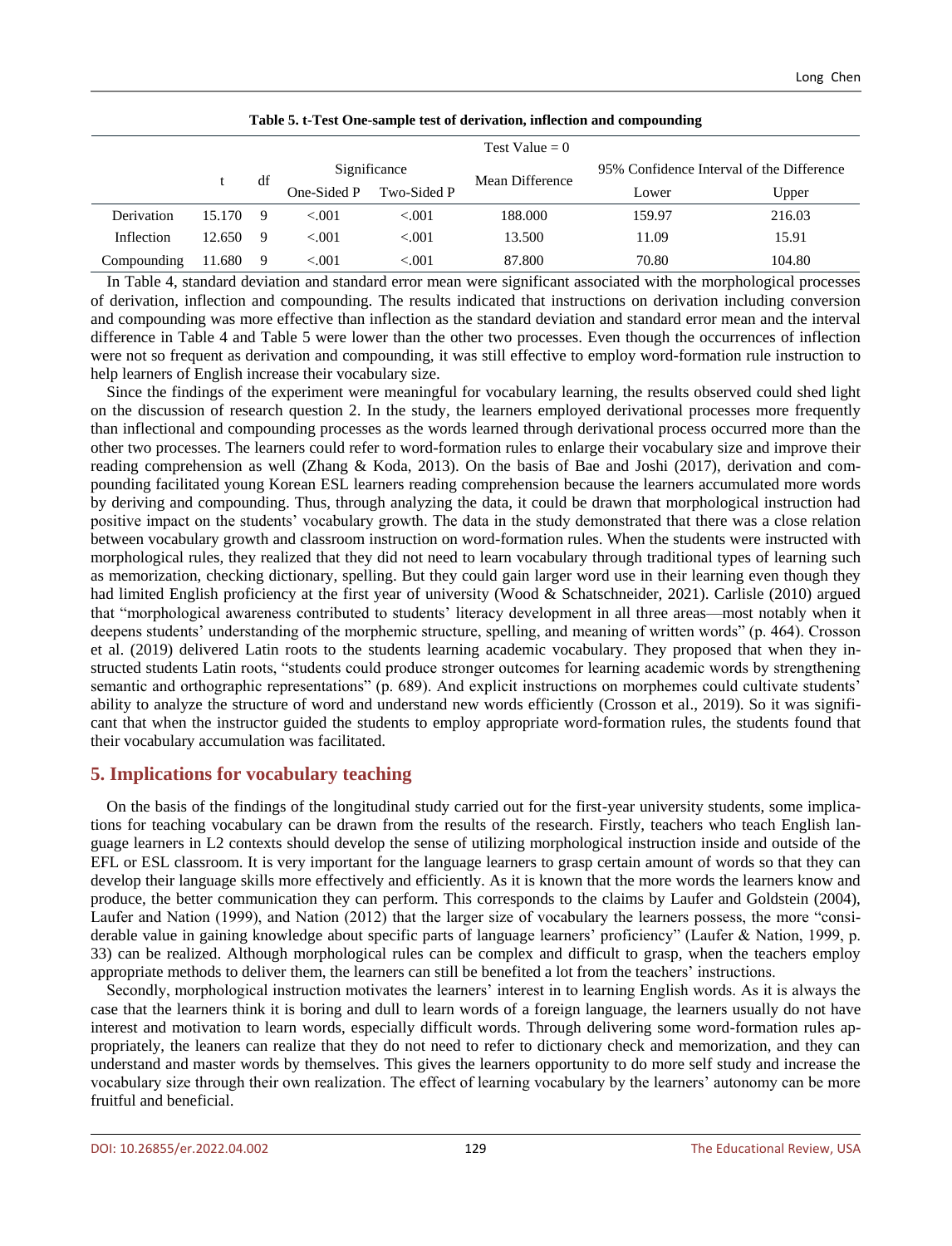Finally, as morphological instruction promotes the learners' vocabulary growth advantageously, the teachers should put more effort into encouraging the learners to develop their own skills of word processing. When the learners have developed such a kind of ability, they can observe and analyze the structure of the words and build up their vocabulary more efficiently. This ability can help them do more successfully in their reading comprehension and writing as well (Kieffer & Lesaux, 2007; Zhang, 2016). Their linguistic performance can be improved accordingly in terms of fluency and accuracy.

#### **6. Conclusion**

The experiment designed in the study was to find out whether the first year university students could enlarge vocabulary size within one semester through morphological instruction. The findings in the study showed that when the students realized the derivational, inflectional and compounding processes of forming new words, they could develop the ability to increase vocabulary numbers efficiently. As compounding is a prominent feature of forming new words in Chinese, it should be beneficial for the English language learners in Chinese classrooms to develop compounding awareness in English effectively. Thus, the morphological instructions facilitated the burden of vocabulary learning for the learners.

The discussion of the results revealed that morphological instruction had positive impact on vocabulary gaining on the one hand. On the other hand, the results of the study suggested there was a direct link of instruction to vocabulary teaching. Referring to the significant influence on vocabulary growth through delivering morphology units, the teachers could rely on empirical findings and theoretical guidance to develop confidence in vocabulary teaching, particularly in the L2 contexts. The teachers could organize some activities in their teaching curriculum to cultivate the learners' awareness of morphology so that the learners accumulated their vocabulary numbers as quickly as possible and developed their language skills as well.

Although the study provided some suggestions for vocabulary learning and teaching, the limitation still existed and further study should not be ignored. It was obvious that the findings in the research benefited the development of the English learners' vocabulary growth, the results could not be generalized for all types of learners as the data were collected just through the first year university students. They were considered as adolescent learners and they could have high cognitive competence. Another issue raised in the research was that the samples obtained were not large enough. The data were collected through 76 participants' performance on the vocabulary practice. It did not cover all aspects of morphological processes. Then further study with large samples should be needed for the purpose of producing more convincing outcomes.

#### **References**

- Akbulut, F. D. (2017). Effects of morphological awareness on second language vocabulary knowledge. *Journal of Language and Linguistic Studies*, 13(1), 10-26.
- Badawi, M. F. A. (2019). The Effect of Explicit English Morphology Instruction on EFL Secondary School Students' Morphological Awareness and Reading Comprehension. *English Language Teaching*, 12(4), 166-178.
- Bae, H. S. and Joshi, R. M. (2017). Role of morphological awareness in biliteracy development: Within- and cross-language perspectives among Korean ESL learners in grades five and six. *Contemporary Educational Psychology*, 49, 21-31.
- Bae, H. S. and Joshi, R. M. (2018). A multiple-group comparison on the role of morphological awareness in reading: within and cross-linguistic evidence from Korean ESL and EFL learners. *Read and Writing*, 31, 1821-1841.
- Bauer, Laurie. (2003). *Introducing Linguistic Morphology*. Edinburgh: Edinburgh University Press.
- Bernstein, S. E., Flipse, J. L., Jin, Y., and Odegard, T. N. (2020). Word and sentence level tests of morphological awareness in reading. *Reading and Writing*, 33, 1591-1616.
- Carlisle, J. F. (2010). Effects of Instruction in Morphological Awareness on Literacy Achievement: An Integrative Review. *Reading Research Quarterly*, 45(4), 464-487.
- Crosson, A. C., McKeown, M. G., Moore, D. W., and Ye, F. (2019). Extending the bounds of morphology instruction: Teaching Latin roots facilitates academic word learning for English learner adolescents. *Reading and Writing*, 32, 689-727.
- Diaz, I. (2010). *The effect of morphological instruction in improving the spelling, vocabulary, and reading comprehension of high school English Language Learners (ELLs)*. (Doctoral Dissertation). Available from ProQuest Dissertations and Thesis. (UMI No.3405091).
- Ellis, R. (2001). Introduction: Investigating form-focused instruction. *Language. Learning*, 57(1), 1-46.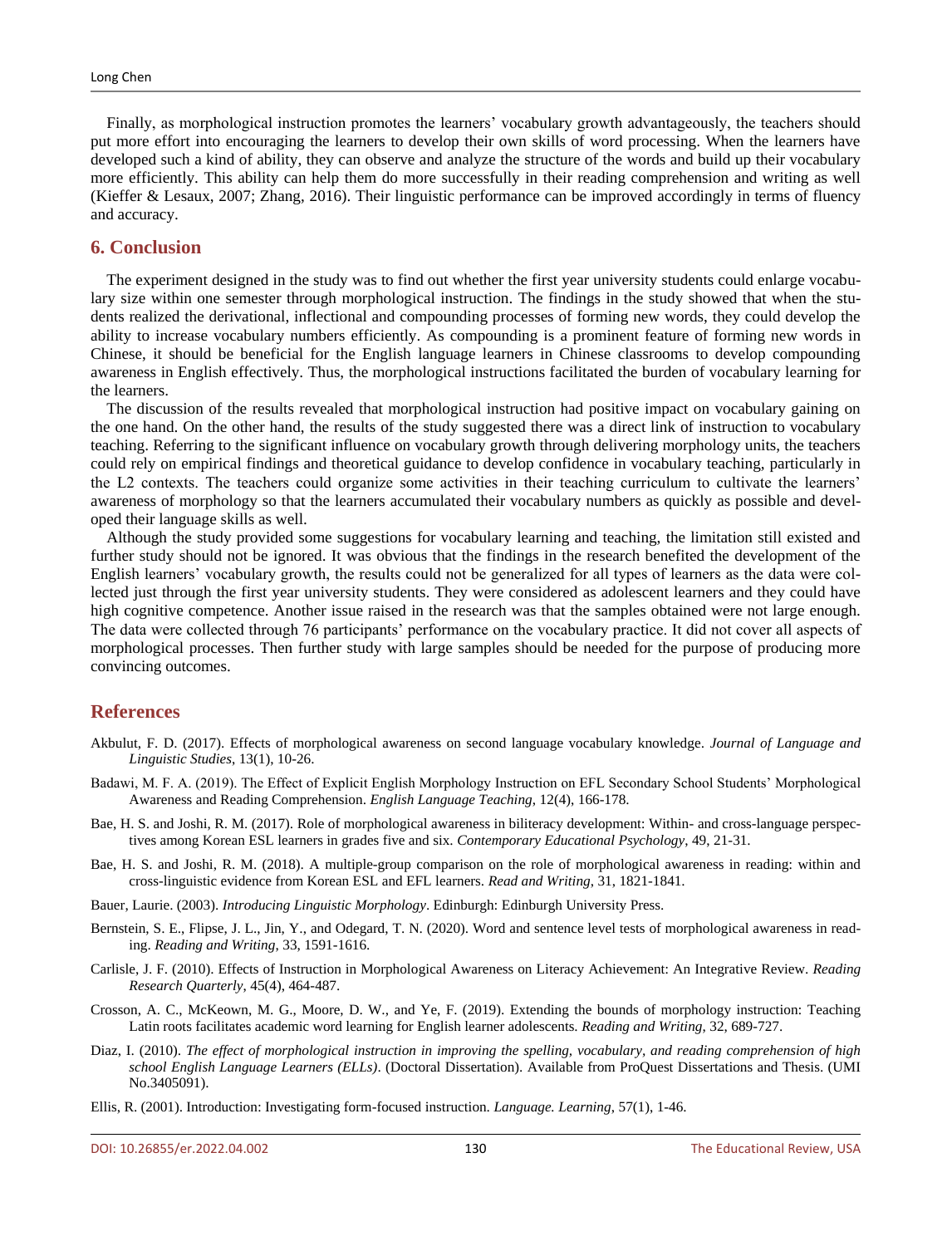- Goodwin, A. P. (2016). Effectiveness of word solving: Integrating morphological problem-solving within comprehension instruction for middle school students. *Reading and Writing*, 29, 91-116.
- Kieffer, M. J. and Lesaux, N. K. (2007). Breaking down words to build meaning: Morphology, vocabulary, and reading comprehension in the urban classroom. *The Reading Teacher*, 61(2), 134-144.
- Kieffer, M. J. and Lesaux, N. K. (2012). Direct and indirect roles of morphological awareness in the English reading comprehension of native English, Spanish, Filipino, and Vietnamese speakers. *Language Learning*, 62, 1170-1204.
- Lam, K. and Chen, X. (2018). The crossover effects of morphological awareness on vocabulary development among children in French immersion. *Reading and Writing*, 31, 1893-1921.
- Laufer, B. and Goldstein, Z. (2004). Testing vocabulary knowledge: size, strength and computer adaptiveness. *Language Learning*, 54(3), 399-436.
- Laufer, B. and Nation, P. (1999). A vocabulary-size test of controlled productive ability. *Language Testing*, 16(1), 33-51.
- Masrai, A. and Milton, J. (2021). Vocabulary knowledge and academic achievement revisited: General and academic vocabulary as determinant factors. *Southern African Linguistics and Applied Language Studies*, 39(3), 282-294.
- Nation, P. (2012). The vocabulary size test. Retrieved from http://www.victoria.ac.nz/lals/about/staff/publications/paul-nation/Vocabulary-Size-Testinformation-and-specifications.pdf.
- Oz, H. (2014). Morphology and Implications for English Language Teaching. In Arif Sarıçoban (ed.), *Linguistics for English Language Teaching Studies*. Ankara: Anı Publishing, 83-120.
- Plag, Ingo (2003). *Word-Formation in English*. Cambridge: Cambridge University Press.
- Qiao, S., Liu, Y., and Yeung, S. (2021). Mechanisms by which. morphological awareness contributes to Chinese and English reading comprehension. *Journal of Research in Reading*, 44(1), 189-209.
- Schiff, R. and Sharon, C (2007). Role of Phonological and Morphological Awareness in L2 Oral Word Reading. *Language Learning*, 57(2), 271-298.
- Spencer, M., Muse, Andrea, Wagner, Richard, et al. (2015). Examining the underlying dimensions of morphological awareness and vocabulary knowledge. *Reading and Writing*, 28, 959-988.
- Stoffelsma, L., Spooren, Wi., Mwinlaaru, N., Antwi, V. (2020). The morphology-vocabulary-reading mechanism and its effect on students' academic achievement in an English L2 context. *Journal of English for Academic Purposes*, 47, 1-15.
- Tighe, E. and Binder, K. (2015). An investigation of morphological awareness and processing in adults with low literacy. *Applied Psycholinguistics*, 36, 245-273.
- Tighe, E. and Schatschneider, C. (2016). Modeling the Relations Among Morphological Awareness Dimensions, Vocabulary Knowledge, and Reading Comprehension in Adult Basic Education Students. *Frontiers in Psychology*, 7, 1-11.
- Vaknin-Nusbaum, V., Sarid, M., Raveh, M., Nevo, E. (2016). The. contribution of morphological awareness to reading comprehension in early stages of reading. *Reading and Writing*, 29, 1915-1934.
- Wood, C. and Schatschneider, C. (2022). Growth in written academic word use in response to morphology-focused supplemental instruction. *Reading and Writing*, 35, 399-426.
- Xie, R. B., Zhang, J., Wu, X. C., and Nguyen, T. P. (2019). The Relationship Between Morphological Awareness and Reading Comprehension Among Chinese Children. *Frontiers in Psychology*, 10, 1-13.
- Xue, J. and Jiang, X. M. (2017). The developmental relationship between. bilingual morphological awareness and reading for Chinese EFL adult learners: a longitudinal study. *Reading and Writing*, 30, 417-438.
- Zhang, D. B. (2012). Vocabulary and Grammar Knowledge in Second Language. Reading Comprehension: A Structural Equation Modeling Study. *The Modern Language Journal*, 96(4), 558-575.
- Zhang, D. B. (2016). Derivational morphology in reading comprehension of Chinese-speaking learners of English: A longitudinal structural equation modeling study. *Applied Linguistics*, 38(6), 871-895.
- Zhang, D. B. and Koda, K. (2012). Contribution of morphological awareness and lexical inferencing ability to L2 vocabulary knowledge and reading comprehension among advanced EFL learners: testing direct and indirect effects. *Reading and Writin*g, 25, 1195-1216.
- Zhang, D. B. and Koda, K. (2013). Morphological awareness and reading. comprehension in a foreign language: A study of young Chinese EFL learners. *System*, 41, 901-913.